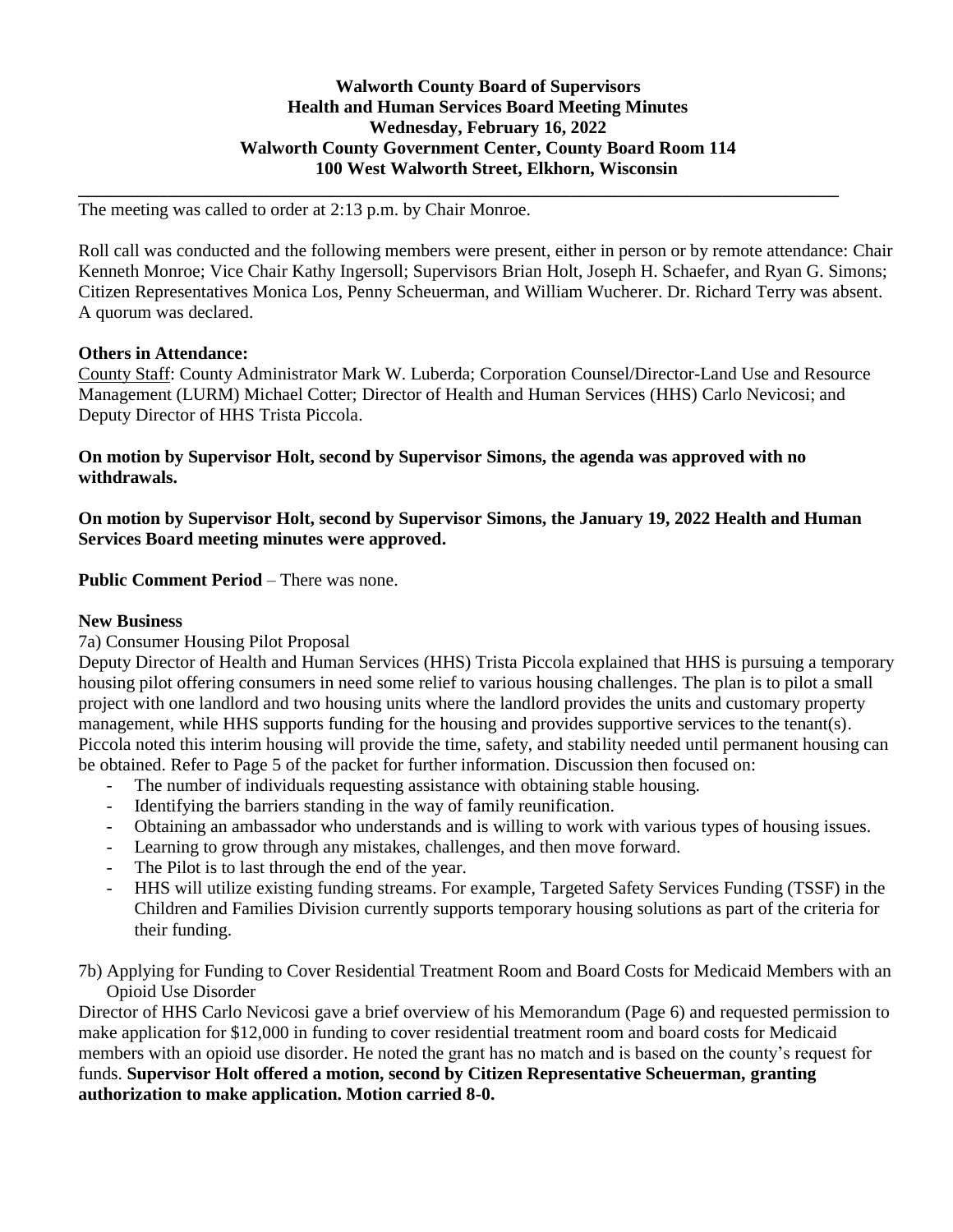Walworth County Board of Supervisors February 16, 2022 Health and Human Services Board Meeting Minutes Page 2 of 3

## **Report(s)**

8a) Update on Chapter 980 Sexually Violent Persons

Nevicosi announced that the Walworth County Committee on Housing Sexually Violent Persons (HSVP) has identified a suitable residence for Mr. Teifke. Discussion then focused on:

- Commending the HSVP Committee, Walworth County Detective Kirk Dodge, Geographic Information Systems (GIS) Supervisor/Land Information Officer (LIO) Dale Drayna, County Administrator Mark W. Luberda, and HHS Board members for their efforts and understanding as to the urgency of obtaining a residence for Mr. Teifke.
- Details related to the rental lease, payments, and approximate occupancy date.
- Monitoring the status of other Walworth County residents committed under Chapter 980, but not-yetordered for supervised release.
- Exploration of long-term feasibility of constructing or placing a dwelling on county property in preparation for future supervised release orders.
- Whether or not it is in the County's best interest to maintain a home that no one is living in for an undetermined amount of time.
- Lack of assistance from the State of Wisconsin relative to Chapter 980, which has become problematic for all 72 counties.
- The need for Walworth County to control their own destination, as a result of the late notification of Teifke's release.
- Potentially working with other counties and the Wisconsin Counties Association (WCA) asking legislation to change the state statute or at the minimum changing the 120 day notice piece of the statute to when an individual petitions for release.
- 8b) Resolution No. \*\*-03/22 Accepting Mobilizing Communities for a Just Response Health Strategy 4.1 and Disparities Grant in Wisconsin Funding

Nevicosi briefly explained the purpose for the proposed resolution and requested authorization to accept the amount of \$49,700 in grant funding to help with the planning and design of health strategies to combat disparities in the community. The proposed resolution will be presented at the Finance Committee on Thursday. **Supervisor Simons offered a motion, second by Supervisors Schaefer, granting authorization to accept the funding. Motion carried 8-0.** 

## 8c) Hope Squad Training

Piccola noted training for new Hope Squad advisors being lead by Hope Squad Master Trainings will take place on March 10, 11, and 14 at HHS. The program is also offering a half-day training option for school administrators and board members. Those planning to attend are to contact HHS for scheduling to help eliminate any potential quorums. Currently, there are 20 schools participating in the program with approximately 50 new advisors being trained during these sessions.

## 8d) COVID-19 Update

Piccola provided a comprehensive COVID-19 update addressing disease trends, testing, and vaccines. She noted Walworth County has seen a rapid decline in case rates from over 2,000 cases down to approximately 200. HHS continues to focus primarily on outbreak mitigation, vaccination, and guidance to those who require it.

**Correspondence** – There was none.

**Announcements** – There were none.

**Confirmation of Next Meeting** – The next meeting was confirmed for Wednesday, March 16, 2022 at 2:00 p.m.